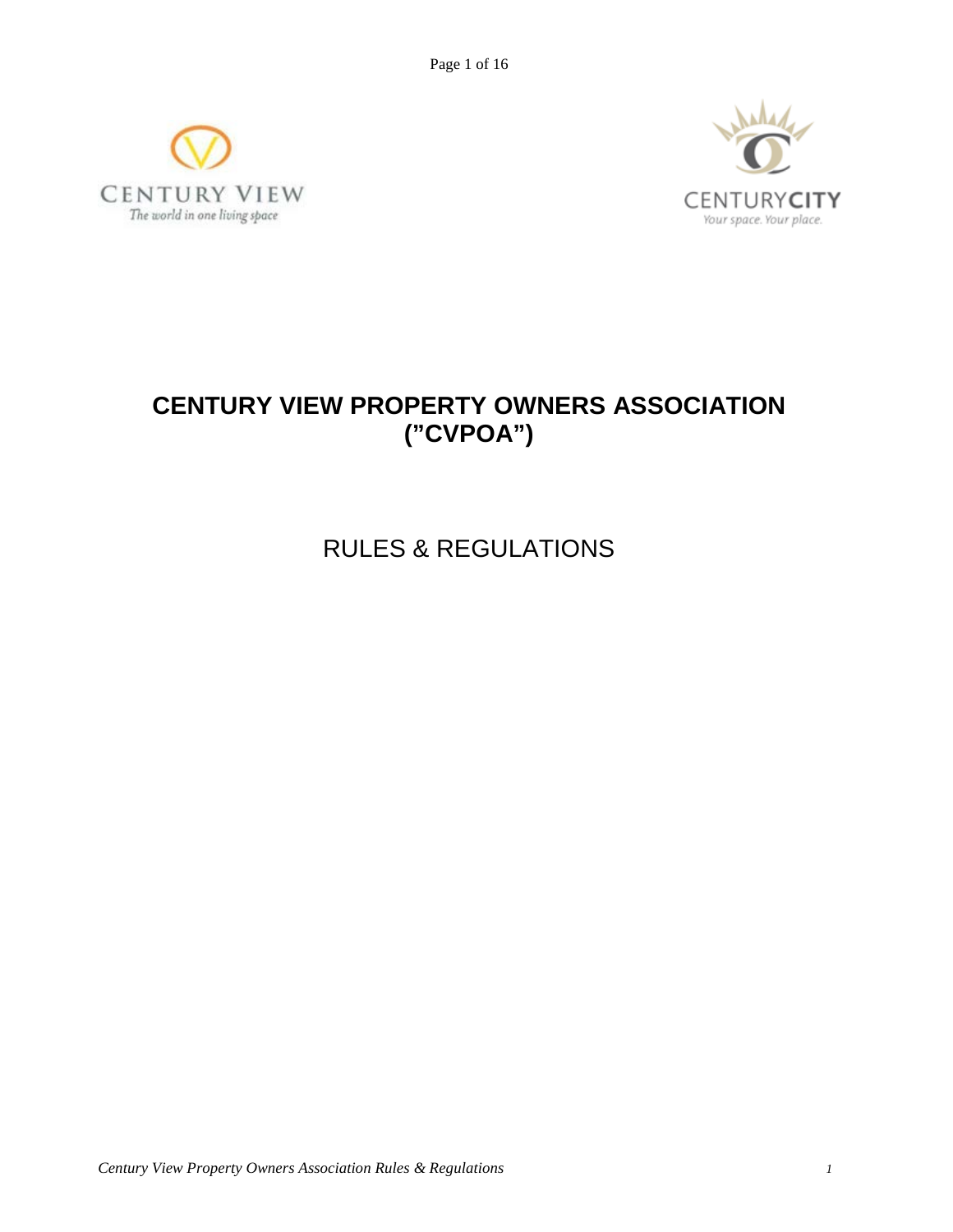# **CVPOA RULES AND REGULATIONS**

# **CONTENTS**

| <b>Section</b> |                                                                     | Item                                                                                                                                                                                                                                                              |                |  |
|----------------|---------------------------------------------------------------------|-------------------------------------------------------------------------------------------------------------------------------------------------------------------------------------------------------------------------------------------------------------------|----------------|--|
| 1              |                                                                     | Introduction                                                                                                                                                                                                                                                      | 4              |  |
| $\overline{2}$ |                                                                     | <b>General Issues</b>                                                                                                                                                                                                                                             | 4              |  |
|                | 2.1<br>2.2                                                          | Indemnity<br>Interpretation                                                                                                                                                                                                                                       |                |  |
| 3              |                                                                     | Membership                                                                                                                                                                                                                                                        | 6              |  |
| 4              |                                                                     | Levies - Determination and Apportionment                                                                                                                                                                                                                          | 6              |  |
|                | 4.1<br>4.2<br>4.3<br>4.4                                            | <b>CVPOA Levy</b><br><b>CCPOA Levy</b><br><b>Special Levies</b><br>Determination of Levies                                                                                                                                                                        |                |  |
| 5              |                                                                     | Security                                                                                                                                                                                                                                                          | $\overline{7}$ |  |
|                | 5.1<br>5.2<br>5.3<br>5.4<br>5.5<br>5.6<br>5.7<br>5.8<br>5.9<br>5.10 | Right of Admission<br><b>Access Control</b><br><b>Residents</b><br><b>Visitors</b><br>Domestic Workers, Gardeners and Labourers<br><b>Estate Agents and Contractors</b><br>House Alarms and Armed Response<br><b>Electrical Fencing</b><br><b>CCTV</b><br>Patrols |                |  |
| 6              |                                                                     | <b>Disturbances</b>                                                                                                                                                                                                                                               | 10             |  |
| 7              |                                                                     | Use of the Streets                                                                                                                                                                                                                                                | 10             |  |
| 8              | Common Areas and Environmental Aspects                              |                                                                                                                                                                                                                                                                   | 11             |  |
| 9              | <b>Domestic Animals</b>                                             |                                                                                                                                                                                                                                                                   | 12             |  |
| 10             | Domestic Refuse                                                     |                                                                                                                                                                                                                                                                   | 12             |  |
| 11             |                                                                     | Landscaping and Maintenance of Verges                                                                                                                                                                                                                             | 13             |  |
| 12             |                                                                     | <b>Working Hours and Quiet Hours</b>                                                                                                                                                                                                                              | 13             |  |
| 13             |                                                                     | <b>Commercial Activities</b>                                                                                                                                                                                                                                      | 14             |  |
| 14             |                                                                     | Use of the Viewing Deck                                                                                                                                                                                                                                           | 14             |  |
| 15             |                                                                     | <b>Building Requirements and Construction</b>                                                                                                                                                                                                                     | 14             |  |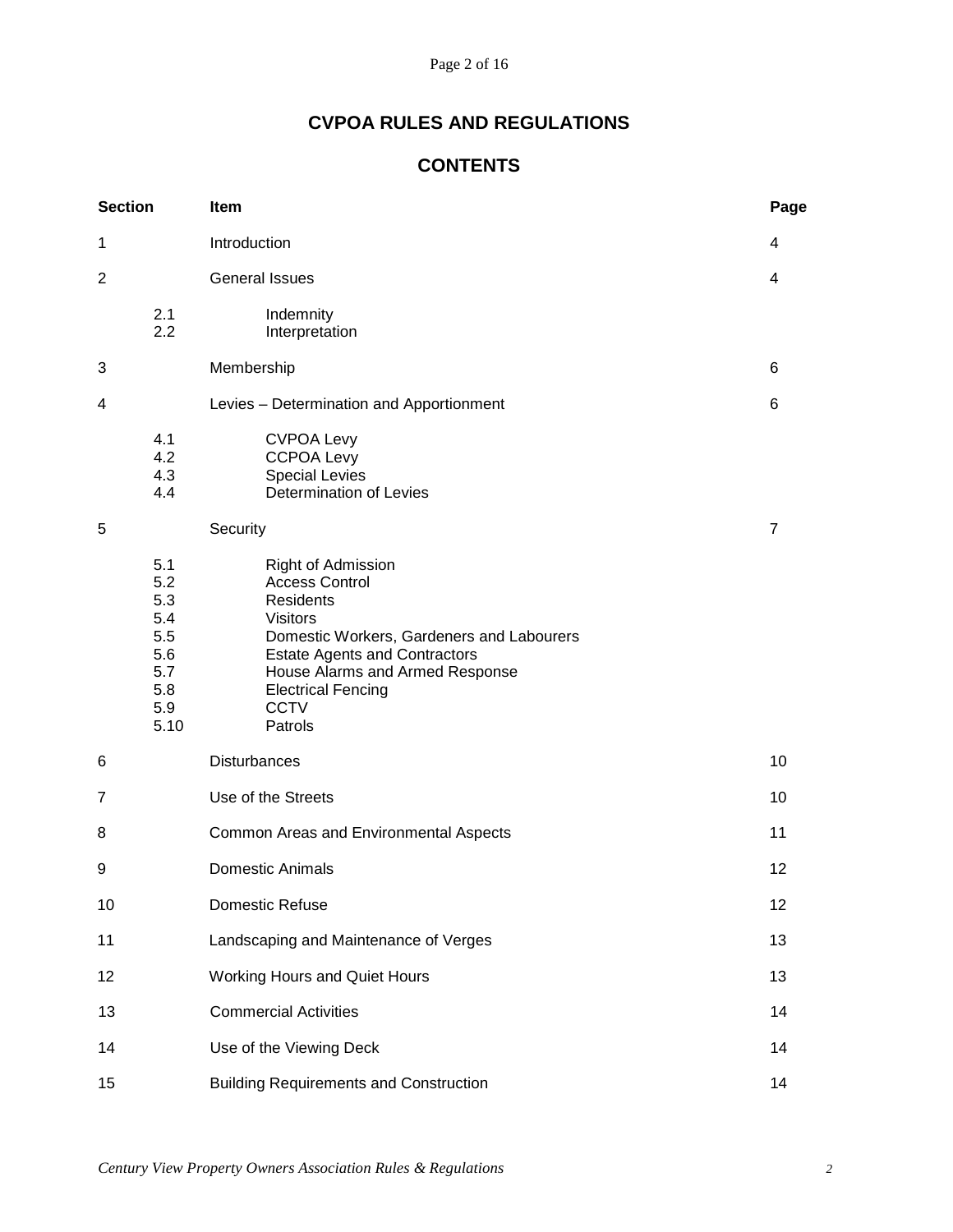| 16 |                              | 14<br>Appointment of Contractors                                                                  |    |  |
|----|------------------------------|---------------------------------------------------------------------------------------------------|----|--|
| 17 |                              | <b>Electricity Supply</b>                                                                         | 15 |  |
| 18 |                              | Water                                                                                             |    |  |
| 19 |                              | Letting                                                                                           |    |  |
| 20 |                              | <b>General Rules and Conduct</b>                                                                  |    |  |
| 21 |                              | Enforcement of the CVPOA Rules and Regulations                                                    | 16 |  |
|    | 22.1<br>22.2<br>22.3<br>22.4 | Breach of Rules and Regulations<br>Notices and Appeals<br>Complaints<br>Decisions and Arbitration |    |  |
| 22 |                              | <b>Contact Details</b>                                                                            | 16 |  |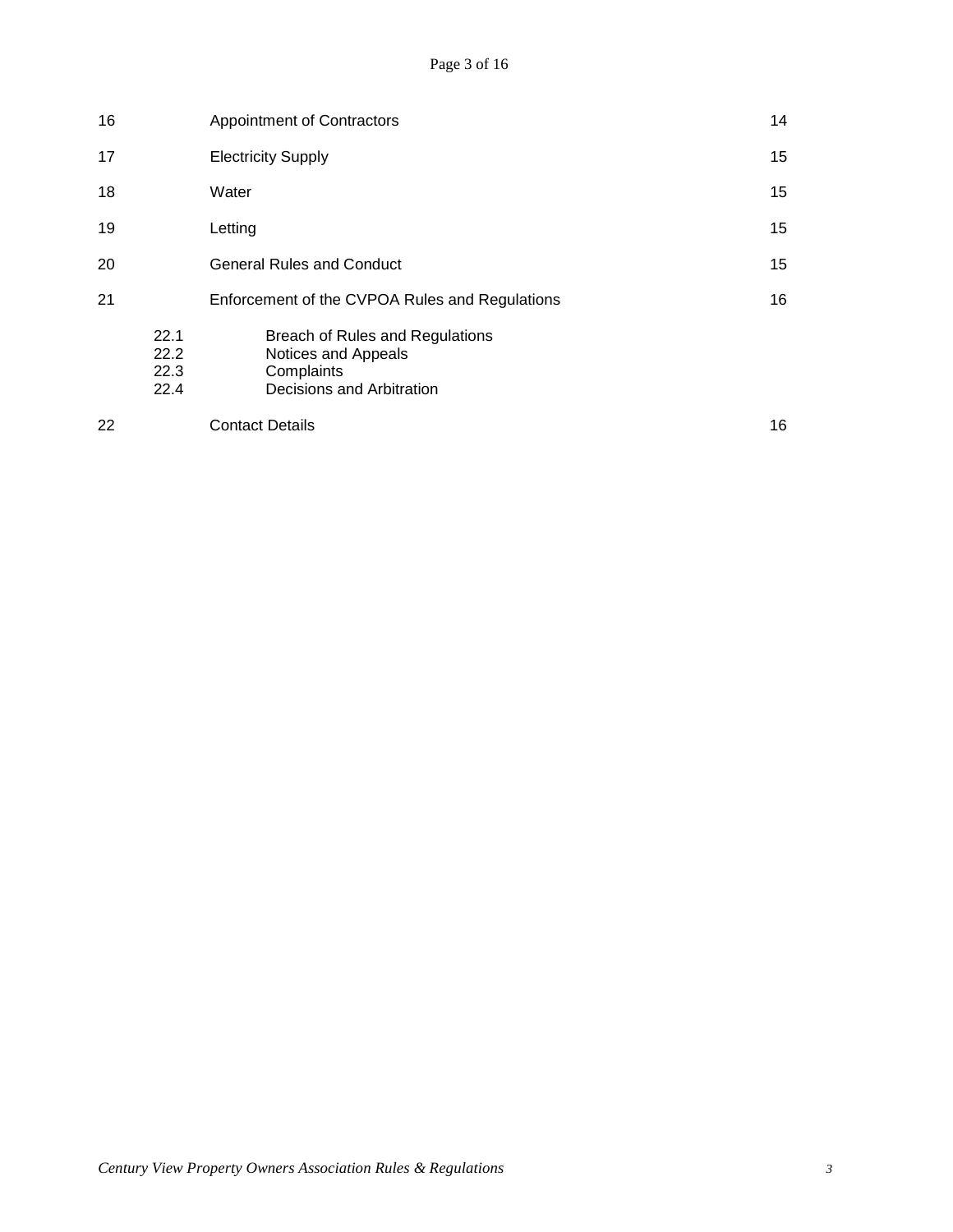# **1. Introduction**

Century View has been designed to provide a comfortable and secure living environment and lifestyle for the residents of the precinct. The intention of the CVPOA Rules and Regulations is that of protecting and enhancing this lifestyle and the environment. These Rules and Regulations are binding upon all Homeowners, residents, visitors, Estate Agents and Contractors, as are decisions taken by the Trustees in interpreting or enforcing these Rules and Regulations. The registered Homeowners of properties are responsible for ensuring that members of their families, tenants, visitors, friends and all their employees are aware of, and abide by, these Rules and Regulations. The Trustees of CVPOA reserve the right to modify, amend, add to, or delete any of these Rules and Regulations from time to time.

This document should be read in conjunction with other documentation that includes the CVPOA Constitution, CVPOA Design Guidelines to Additions and Alterations, CVPOA Building Rules and Regulations, CVPOA Estate Agent Rules and Regulations, CVPOA Estate Agent Agreement, CVPOA Contractors Agreement including any amendments of the above documents or any other documentation as issued by the CVPOA Trustees from time to time.

# **2. General Issues**

## 2.1 Indemnity

Every Trustee, servant, agent and employee of the Association and any Managing Agent, his employees, nominees and invitees, shall be indemnified by the Association against all costs, losses and expenses (including traveling expenses) which such person or persons may incur or become liable for by reason of any contract entered into or any act or deed done by such person or persons in the discharge of their respective duties, including in the case of a Trustee, his duties as Chairman or Vice-Chairman. Without prejudice to the generality of the aforegoing, the Association shall specifically indemnify every such person against all losses of whatsoever nature incurred arising out of any bona fide act, deed or letter done or written by him jointly or severally in connection with the discharge of his duties.

# 2.2 Interpretation

In these Rules and Regulations the following words shall, unless the context otherwise require, have the meanings herein assigned to them:

- 2.2.1 **ASSOCIATION** means the Century View Property Owners Association (CVPOA), a company duly incorporated in accordance with the laws of the Republic of South Africa under Section 21 of the Companies Act, No. 61 of 1973 (as amended).
- 2.2.2. **CENTURY CITY PROPERTY** means the association (CCPOA) established to oversee the affairs of the Century City precinct of which membership shall be automatic and obligatory by the CVPOA.
- . 2.2.3 **CHAIRMAN** means the Chairman of the Board of Trustees.
- 2.2.4 **COMMON AREAS** means the roads and open spaces and includes all areas designated as such in the Development not forming part of an Erf as indicated on the approved Surveyor-General's diagrams and/or General Plans within the Development.
- 2.2.5 **CONSTITUTION** means the memorandum and articles of association of the Association.
- 2.2.6 **CONTRACTOR** means a person doing building additions, alterations or any other work not assigned by the CVPOA within the Century View precinct.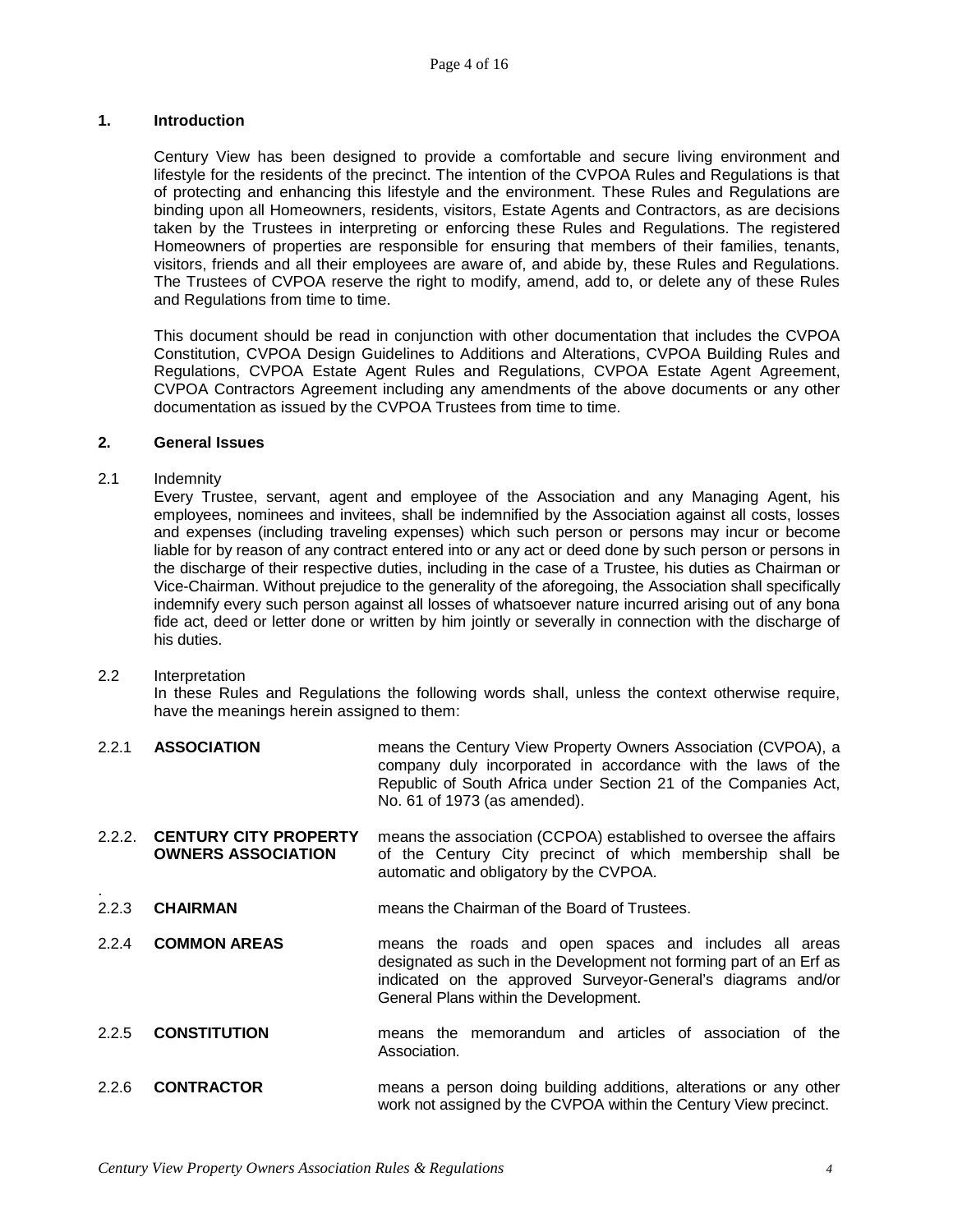Page 5 of 16

2.2.7 **CONTRACTS** means such contracts as the Trustees may enter into with third

|                   |                                          | parties on behalf of the Association for the provision of services, or<br>such contracts as assigned to Estate Agents and Contractors.                                                                                                       |
|-------------------|------------------------------------------|----------------------------------------------------------------------------------------------------------------------------------------------------------------------------------------------------------------------------------------------|
| 2.2.8             | <b>COUNCIL</b>                           | means the City of Cape Town or its Assigns.                                                                                                                                                                                                  |
| 2.2.9             | <b>CONTRIBUTION</b>                      | the contribution referred to in Clause 7 of the Constitution.                                                                                                                                                                                |
|                   |                                          | 2.2.10 <b>CONTRACTORS AGREEMENT</b> means the agreement to be entered into between a Member and the<br>Association to appoint a contractor to construct an improvement on<br>an erf in accordance with the specimen contractor's agreement.  |
|                   | 2.2.11 DESIGN GUIDELINES                 | means the design guidelines in respect of any improvements or<br>alterations and landscaping undertaken by a property owner as<br>amended from time to time by the legitimate requirement of the<br>Council or in terms of the Constitution. |
|                   | 2.2.12 DESIGN REVIEW<br><b>COMMITTEE</b> | means the committee established by the CCPOA to review, guide<br>and approve all building plans in accordance with the greater<br>Century City Development.                                                                                  |
|                   | 2.2.13 EFFECTIVE DATE                    | means the date of registration of the first transfer of an Erf into the<br>name of a Member.                                                                                                                                                 |
| 2.2.14 <b>ERF</b> |                                          | means an Erf within the Development.                                                                                                                                                                                                         |
|                   | 2.2.15 ESTATE AGENT                      | means an estate agent that is involved in selling, buying or letting of<br>property within the Century View precinct.                                                                                                                        |
|                   | 2.2.16 <b>FACILITIES</b>                 | means any facilities of whatsoever nature which may be provided in<br>the Development.                                                                                                                                                       |
|                   | 2.2.17 IN WRITING                        | means communication that is written, printed or lithographed.                                                                                                                                                                                |
|                   | 2.2.18 MANAGING AGENT                    | means any person or body appointed by the Association as an<br>independent contractor to undertake any of the functions of the<br>Association.                                                                                               |
|                   | 2.2.19 <b>MEMBER</b>                     | means a Member of the Association, as defined in Clause 4 of the<br>Constitution.                                                                                                                                                            |
|                   | 2.2.20 MEMBER TRUSTEE                    | means a Trustee appointed by the Members according to the<br>provisions of the Constitution.                                                                                                                                                 |
|                   | 2.2.21 <b>PERSON</b>                     | shall include a natural person, Company, Close Corporation, Trust,<br>partnership or other association of persons entitled by law to hold<br>title to fixed property.                                                                        |
|                   | 2.2.22 REGISTERED PERSON                 | means the registered owner of an Erf registered in the Deeds Office,<br>Cape Town.                                                                                                                                                           |
|                   | 2.2.23 RULES AND REGULATIONS             | means the rules and regulations imposed by the Trustees from time<br>to time relating to the management of the Development.                                                                                                                  |
|                   | 2.2.24 <b>SERVICES</b>                   | means such utilities and amenities as may be provided by the<br>Association for the property owners in the Development.                                                                                                                      |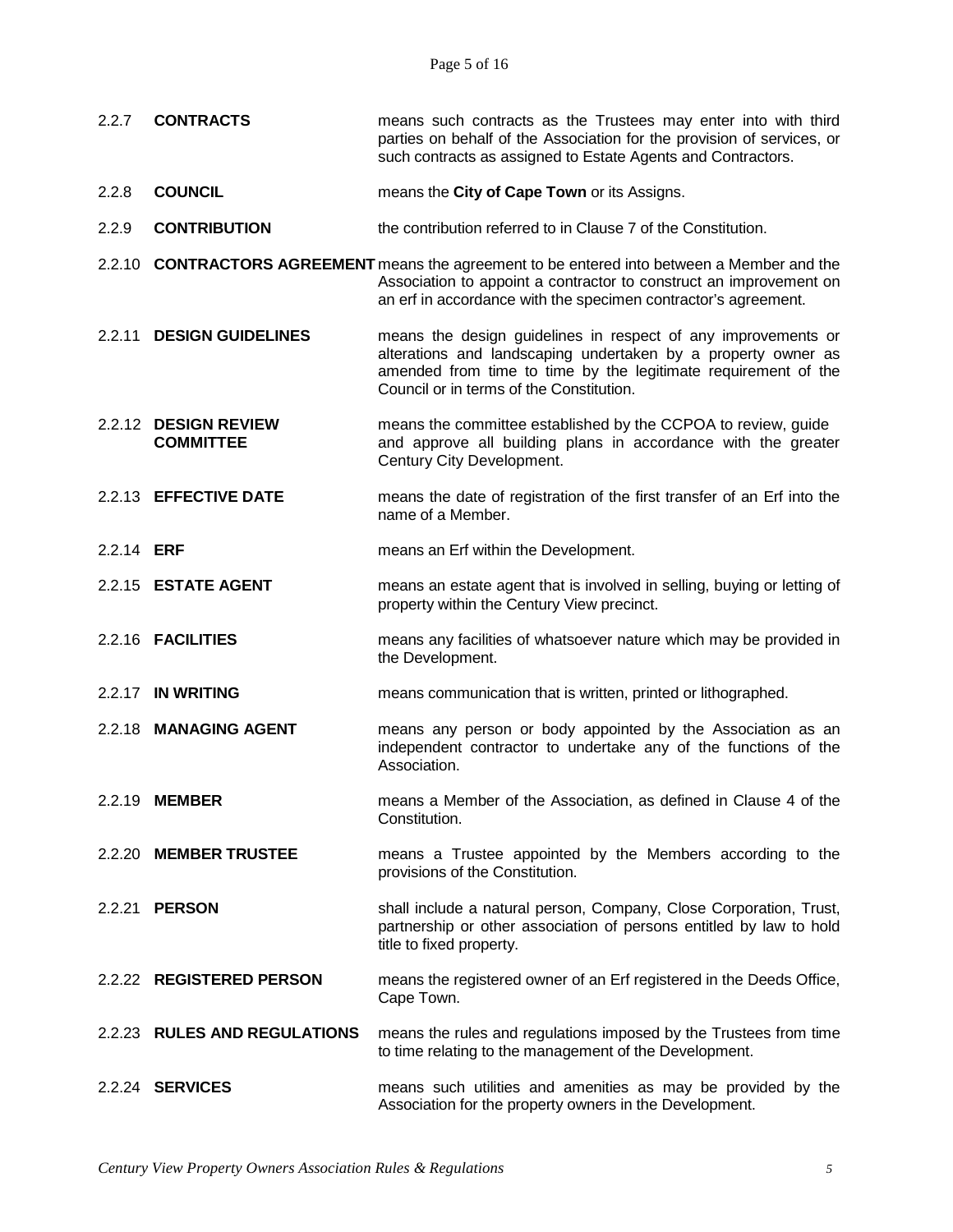|        | 2.2.25 SINGLE RESIDENTIAL ERF | means an Erf in the Development on which only one dwelling house<br>is lawfully permitted.                                         |
|--------|-------------------------------|------------------------------------------------------------------------------------------------------------------------------------|
|        | 2.2.26 SPECIAL RESOLUTION     | means a resolution passed at a special general meeting in<br>accordance with the provisions of clause 16 of the Constitution.      |
|        | 2.2.27 TRUSTEE COMMITTEE      | means the Board of Trustees of the Association.                                                                                    |
|        | 2.2.28 TRUSTEE                | means a Trustee of the Association.                                                                                                |
|        | 2.2.29 VICE-CHAIRMAN          | means the vice-chairman of the Board of Trustees of the<br>Association.                                                            |
| 2.2.30 | <b>WORKERS</b>                | means domestics, gardeners and labourers employed or appointed<br>by Homeowners and/or residents within the Century View precinct. |

#### **3. Membership**

- 3.1 Any person reflected in the records of the Deeds Office in Cape Town as the registered owner of any Erf shall be deemed to be a Member of the CVPOA.
- 3.2 The registered owner may not resign as a member of the CVPOA.
- 3.3 The rights and obligations of a member are not capable of transfer or cession.
- 3.4 Every Member shall observe these Rules and Regulations and any provisions contained herein including any amendments of the document or any other documentation as issued by the CVPOA Trustees from time to time.
- 3.5 It is the responsibility of every Member to be aware of, and abide by, the CVPOA Rules and Regulations.
- 3.6 It is the responsibility of every Member to ensure that their contact details, inclusive of physical, postal, electronic and telephonic details are kept up to date with the Managing Agent. Every change thereof must be communicated in writing to the Managing Agent. The CVPOA Trustees cannot be held accountable for monitoring contact details on an ongoing basis and will only act upon details as held on record by the Managing Agent.

#### **4. Levies – Determination and Apportionment**

- 4.1 CVPOA Levy<br>4.1.1 A contribution
- 4.1.1 A contribution the Trustees may impose upon Members for the purposes of meeting all the expenses which the Association has incurred whether for the provision of facilities or otherwise, or to which the Trustees reasonably anticipate the Association will be liable for in the attainment of its objects or the pursuit of its business.
- 4.1.2 The Trustees may include an amount to be held in reserve to meet anticipated expenditure not of an annual nature.

#### 4.2 CCPOA Levy

Payable by all registered owners for exclusive, ongoing membership and services of the CCPOA.

4.3 Special Levies

The Trustees may from time to time impose special contributions upon the Member in respect of all such expenses which were not included in any estimate made in terms of 4.1 and 4.2, and may in imposing such contributions, further determine the terms of payment thereof.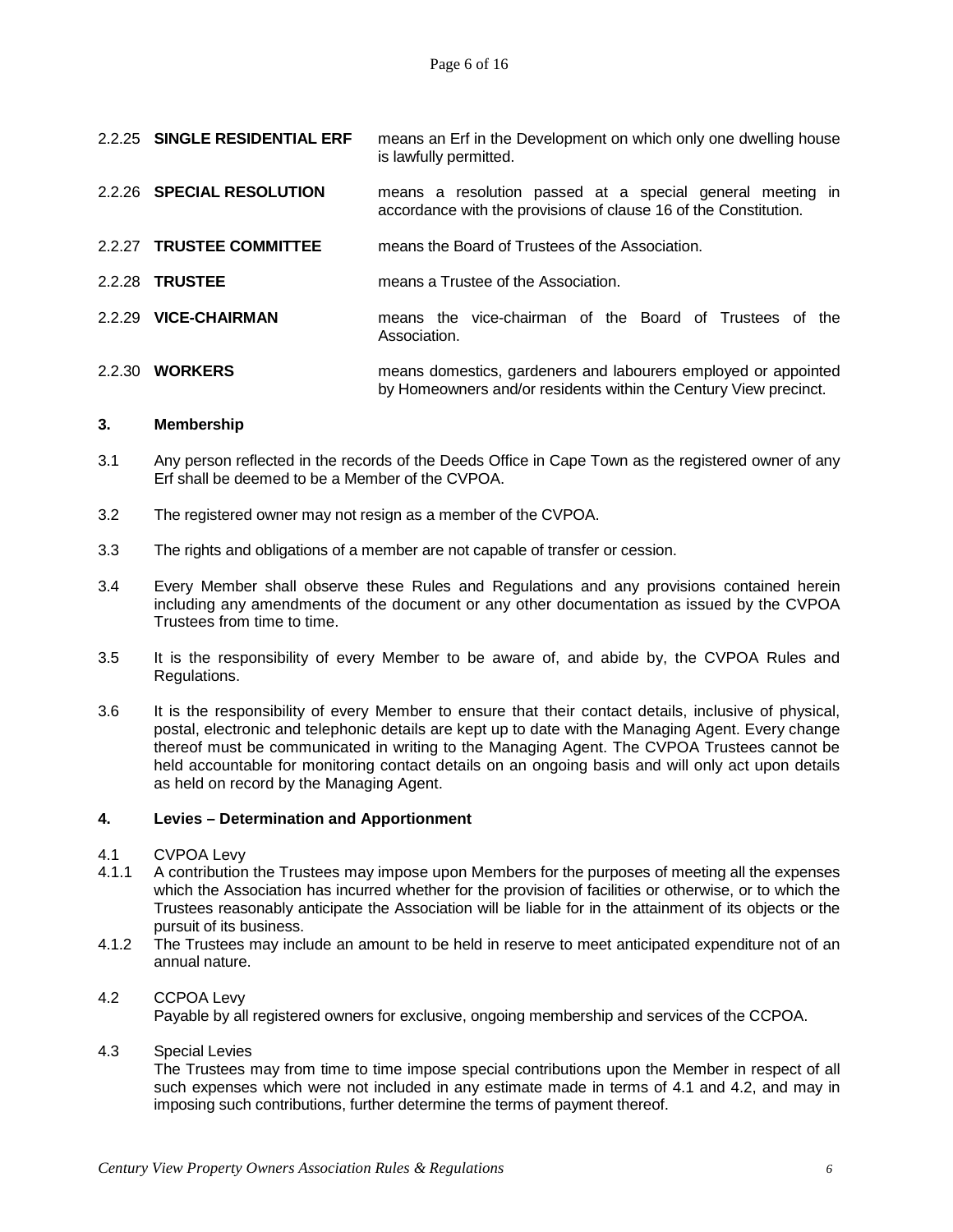- 4.4 Determination of Levies<br>4.4.1 The Trustees shall not r
- The Trustees shall not more than 30 (THIRTY) days after the end of each Financial Year, or as soon thereafter as reasonably possible, prepare and serve upon every Member at the address chosen by him a budget being an estimate in reasonable detail of the amount which shall be required by the Association to meet the expenses during the following Financial Year, and shall specify separately such estimated deficiency, if any, as shall result from the preceding year.
- 4.4.2 In the event of the Trustees for any reason whatsoever failing to prepare and serve the estimate referred to in 4.4.1 above timeously, every Member shall until receipt of such estimate as aforesaid continue to pay the contribution previously imposed and shall after such receipt thereof, pay such contribution as may be specified in the notice referred to in Clause 4.1 and 4.2.
- 4.4.3 All levies are due and payable on the first day of each and every month.
- 4.4.4. The Trustees shall be empowered in addition to such other rights as the Association may have in law as against its Members to determine the rate of interest from time to time chargeable upon arrear contributions.
- 4.4.5 Any contributions, rates, levies, charges, fees, expenses, costs and/or other monies due and payable to or recoverable by the Association may be recovered in a competent Court of Law and all costs as may be incurred by the Association in instituting such action shall be for the account of the Member.
- 4.4.6 The CVPOA and its appointed Managing Agent shall be obliged to issue a Levy Clearance Certificate in the event of any Member selling its property, which certificates shall only be issued in the event that all contributions, rates, levies, charges, fees, expenses, costs and/or other monies owing to the CVPOA has been settled to the satisfaction of the CVPOA.
- 4.4.7 In the event that the Member owes the CVPOA any contributions, rates, levies, charges, fees, expenses, costs and/or other monies and the amount is not in dispute, then in addition to any legal action which may be instituted, such Member will lose his rights as a Member in the following way:
- 4.4.7.1 The use of the common areas will be denied to the Member;
- 4.4.7.2 The Member will have no rights at any Annual General, General or Special Meeting of the CVPOA;
- 4.4.7.3 Access to the Century View precinct may, at the discretion of the CVPOA, be denied to the Member.
- 4.5 Levies must be paid into the following CVPOA bank account:

| Bank           | $\blacksquare$ | <b>Standard Bank</b>                     |
|----------------|----------------|------------------------------------------|
| Branch         |                | Bayside                                  |
| Code           | ۰              | 022209                                   |
| Account Number | -              | 272221228                                |
| Account name   | ۰.             | Century View Property Owners Association |
| Description    |                | Erf number                               |

# **5. Security**

A central feature to the quality of life within the Century View precinct is security. The Century View precinct is protected by 3 tiers of security – access control, perimeter protection and a combination of CCTV and regular patrols. In addition, Homeowners and residents are encouraged to subscribe to alarm monitoring and response.

An element of a secure lifestyle is that of prevention and deterrence. Residents are requested to familiarize themselves with the procedures, which have been developed to manage the influx of people and vehicles with the minimum disruption whilst at the same time protecting the residents.

Residents are reminded that they have the responsibility for the conduct of their visitors and for ensuring that they adhere to the security procedures.

#### 5.1 Right of Admission

The right of admission to the Century View precinct shall be under the control of the CVPOA and its security service provider that may on any reasonable grounds deny any person and/or vehicle access, or affect an arrest if so deemed necessary.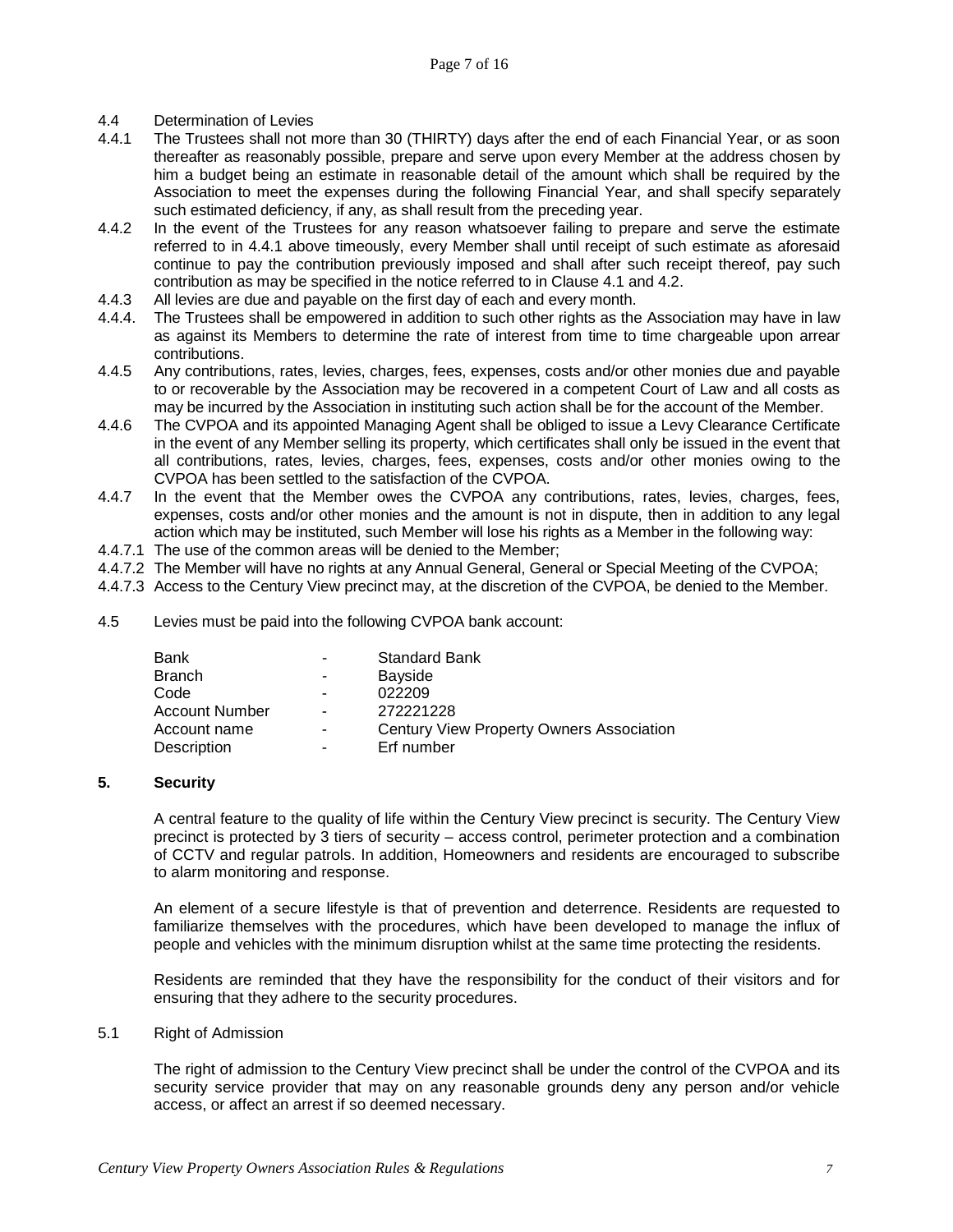- 5.2 Access Control
- 5.2.1 All vehicles entering and/or leaving the Century View precinct shall stop at the entrance gate.<br>5.2.2 The entrance gate shall be treated as a security checkpoint and security protocol must be ad
- The entrance gate shall be treated as a security checkpoint and security protocol must be adhered to at all times. Your patience is appreciated.
- 5.2.3 Residents are issued with branded Century View access cards. Cards are issued per property equal to the number of vehicles permanently assigned to the property, to a maximum of 2 access cards per property.
- 5.2.4 Access cards must be swiped upon every entry and exit by residents.<br>5.2.5 Additional cards can only be issued upon motivation provided in w
- 5.2.5 Additional cards can only be issued upon motivation provided in writing at the discretion of the CVPOA.
- 5.2.6 Access cards are not issued to family, friends, visitors or any other person.<br>5.2.7 Additional, damaged, lost or stolen cards are issued upon payment of a r
- 5.2.7 Additional, damaged, lost or stolen cards are issued upon payment of a non-refundable R200. 00 deposit.
- 5.2.8 Lost or stolen cards must be reported in writing to the CVPOA.<br>5.2.9 Residents not able to produce an access card upon entry
- 5.2.9 Residents not able to produce an access card upon entry shall be required to complete the prescribed entry document upon every entry to the Century View precinct.
- 5.2.10 Residents in possession of a damaged access card and unable to gain access shall be required to complete the prescribed entry document upon every entry to the Century View precinct.
- 5.2.11 Access cards shall not be shared with or transferred to any other person.

A breach by a resident of any or multiples of the rules above will be fined R1, 000. 00 by the CVPOA

- 5.3 Residents
- No resident shall do anything which is, or might be, prejudicial to the security of any other resident or damage property of another resident.
- 5.3.2 Residents are required to treat all security officers in a co-operative and patient manner. No abuse, outburst or any form of strong verbal interaction towards security officers will be tolerated.
- 5.3.3 No residents may issue instructions to security personnel.

#### Breach

A breach by a resident of any or multiples of the rules above will be fined R1, 000. 00 by the CVPOA

- 5.4 Visitors
- 5.4.1 Visitors are required to complete the prescribed entry document upon every entry to the Century View precinct. Refusal to do so will result in access being denied.
- 5.4.2 Visitors will be announced to residents providing details of their Telkom residential line. Residents not at home will result in visitors denied access.
- 5.4.3 Visitors will at all times comply with instructions of the security personnel.<br>5.4.4 Visitors will at all times adhere to the Rules and Regulations of the CVPO.
- 5.4.4 Visitors will at all times adhere to the Rules and Regulations of the CVPOA.
- 5.4.5 Security may refuse access to any visitor under the influence of alcohol or drugs.
- 5.4.6 Only private taxis will be allowed access upon completion of prescribe entry document. Public taxis must make use of the Public Transport Interchange located in Ratanga Road.

# Breach

A visitor to a resident who has acted in breach of any or multiples of the rules above will result in the resident being fined R1, 000.00 by the CVPOA.

- 5.5 Domestic Workers, Gardeners and Labourers
- 5.5.1 All domestic workers, gardeners and labourers must complete the prescribed entry document upon every entry to the Century View precinct
- 5.5.2 All domestic workers, gardeners and labourers must carry the ID card issued upon entry on their persons at all times.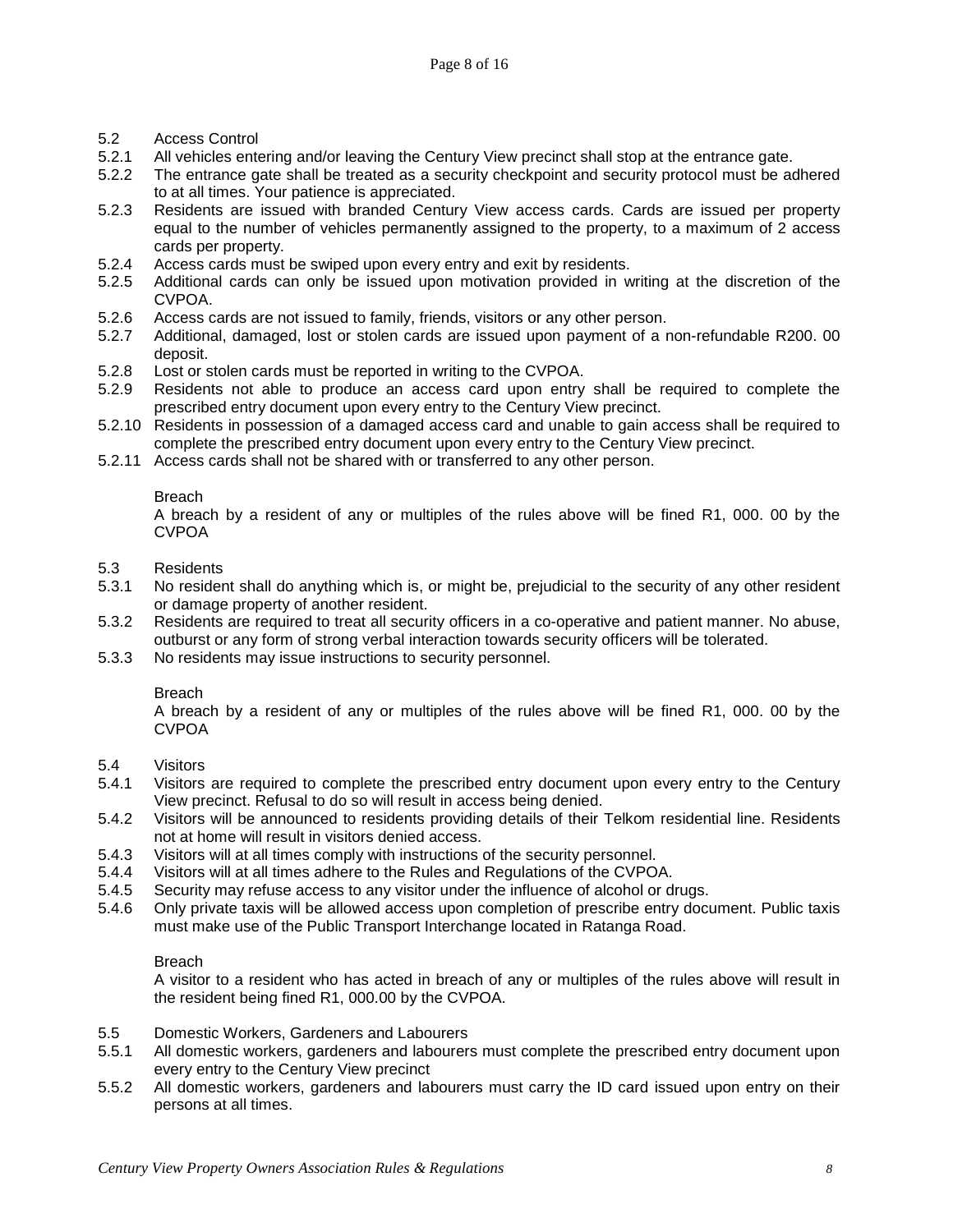- 5.5.3 All domestic workers, gardeners and labourers must sign out upon leaving the Century View precinct.
- 5.5.4 Residents are obliged to ensure their domestic workers, gardeners and labourers are aware of all the provisions.

Domestic workers, gardeners and labourers of a resident who has acted in breach of any or multiples of the rules above will result in the resident being fined R1, 000.00 by the CVPOA.

- 5.6 Estate Agents and Contractors
- 5.6.1 It is the responsibility of Homeowners to ensure that Estate Agents and Contractors are familiar with the CVPOA Rules and Regulations and CVPOA Building Rules and Regulations and CVPOA Design Guidelines to Additions and Alterations.
- 5.6.2 It is the responsibility of Homeowners to ensure that the CVPOA Agreements are signed and a copy thereof provided to the CVPOA as per the set procedures thereof.

#### Breach

An Estate Agent and/or Contractor who has acted in breach of any or multiples of the rules above will result in the resident being fined as per the relevant CVPOA guidelines.

5.7 House Alarms and Armed Response

Residents are encouraged to provide for additional security measurements in the form of house alarms and armed response. Residents must ensure that their service provider is aware of when they will be away for extended periods of time so as to ensure adequate monitoring and quick reaction in case of an alarm being triggered.

#### Breach

A faulty alarm causing inconvenience to other residents will result in the CVPOA issuing an instruction to the service provider to gain access to the property and repair same at cost to the Homeowner.

5.8 Electrical Fencing

The perimeter of the Century View precinct is divided into zones that may be protected by electrical fencing. These zones will trigger an alarm at the entrance gate guardhouse in case of possible breach. Certain areas are shared with adjacent developments where the electrical fence may be part of the neighbouring development.

- 5.8.1 Residents on the perimeter wall are responsible for keeping any overgrowth clear of the electrified fence.
- 5.8.2 Residents on the perimeter wall are responsible for advising visitors of the dangers pertaining thereto.
- 5.8.3 Damaged or broken electrical fencing must be reported to the CVPOA as soon as possible.
- 5.9 CCTV

Certain areas of the Century View precinct are monitored by 24 hour surveillance.

#### 5.10 Patrols

Regular patrols, both on foot, by bicycle and vehicles are made through the streets of the Century View precinct.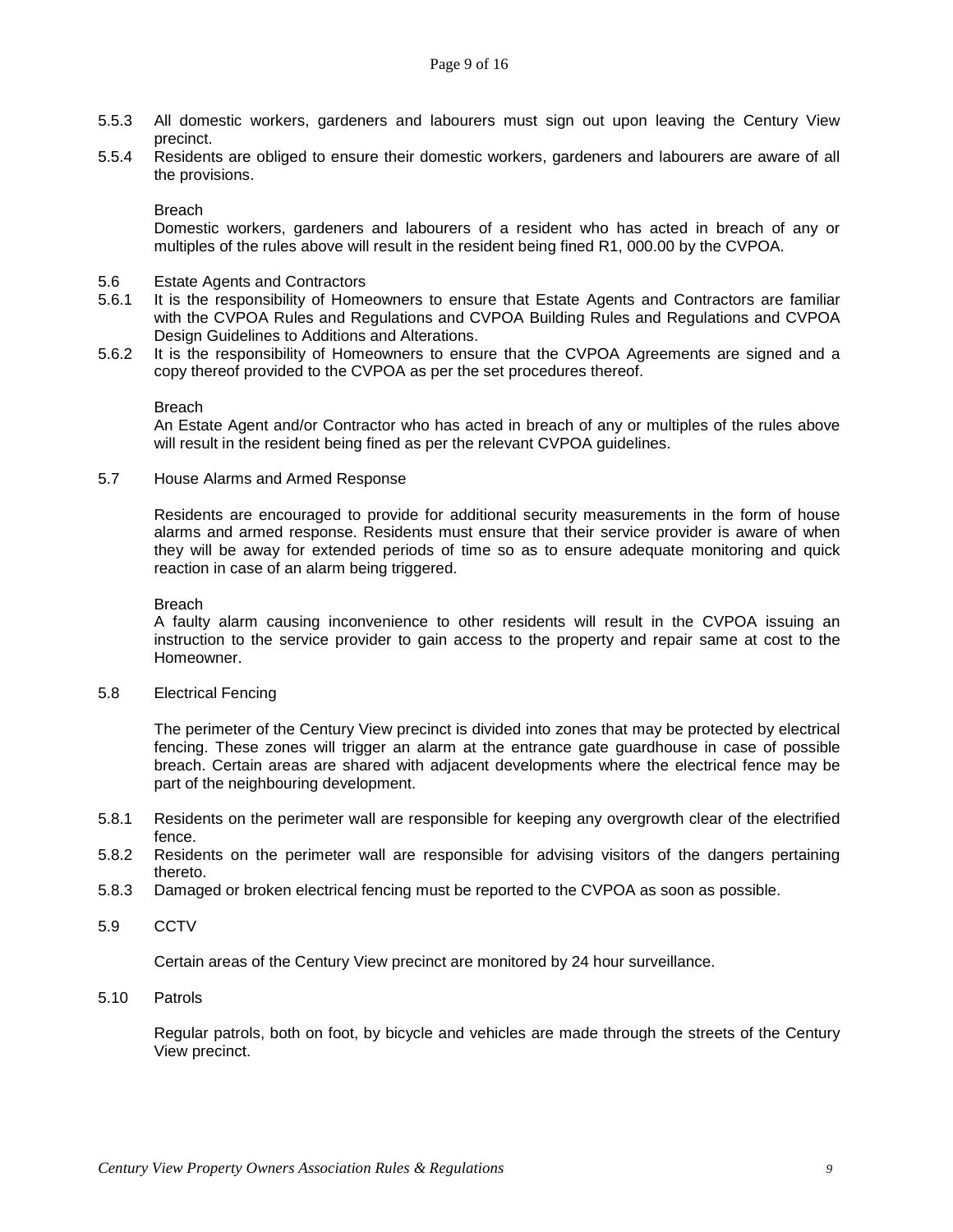#### **6. Disturbances**

- 6.1 Any conduct which disturbs or tends to disturb the peace and tranquility of the Century View precinct and residents is not permitted.
- 6.2 Excessive and unnecessary noise by vehicles, appliances, tools, pets and/or excessive noise by individuals as determined by the Trustees in their sole and unfettered discretion from time to time as well as other sources attributable to a resident constitutes a disturbance of the peace in terms of these Rules and Regulations.

Breach

A resident or visitor who has acted in breach of any or multiples of the rules above will result in the resident being fined as per the relevant CVPOA guidelines.

# **7. Use of the Streets**

Ownership of all the roads within the Century View precinct resides with the Local Council who may levy a rates charge for roads and services, the cost thereof will be for the CVPOA Levy as per 4.1 above.

The users of the roads within the Century View precinct are to abide by the National Road Traffic Act No. 93 of 1996. The CVPOA Trustees may in their sole and unfettered discretion from time to time report any breach of the said Act to the Local Authority for prosecution.

- 7.1 The movement and control of traffic and pedestrians are subject to these Rules and Regulations and such further directives as may be made by the CVPOA Trustees.
- 7.2 No person shall drive any vehicle on any road within the Century View precinct in excess of 40 km/h, or in such a manner as to constitute a danger or nuisance to any other person or property.
- 7.3 No person shall operate any vehicle at any place within the Century View precinct unless the holder of a valid current drivers licence issued under the provisions of the Road Traffic Act No. 29 of 1989 (as amended).
- 7.4 The CVPOA may, if it considers it necessary or desirable to do so, impose a speed limit lower than that referred to above upon such roads or portions thereof as it may deem fit, either temporarily or permanently, or introduce any traffic calming measures, including but not limited to, speed humps and pedestrian crossings that they in their sole discretion deem necessary from time to time.
- 7.5 The use of quad bikes, scramblers, motorized scooters or any vehicle with noisy exhaust systems and/or unroadworthy vehicles is prohibited anywhere within the Century View precinct.
- 7.6 No person shall drive any vehicle at any place within the Century View precinct except upon the tarred and brick paved portions described in the Local Authority scheme as common roads and upon any driveway within any Erf.
- 7.7 No persons shall drive any vehicle at any place within the Century View precinct while under the influence of alcohol or drugs which may impede his ability to control such vehicle.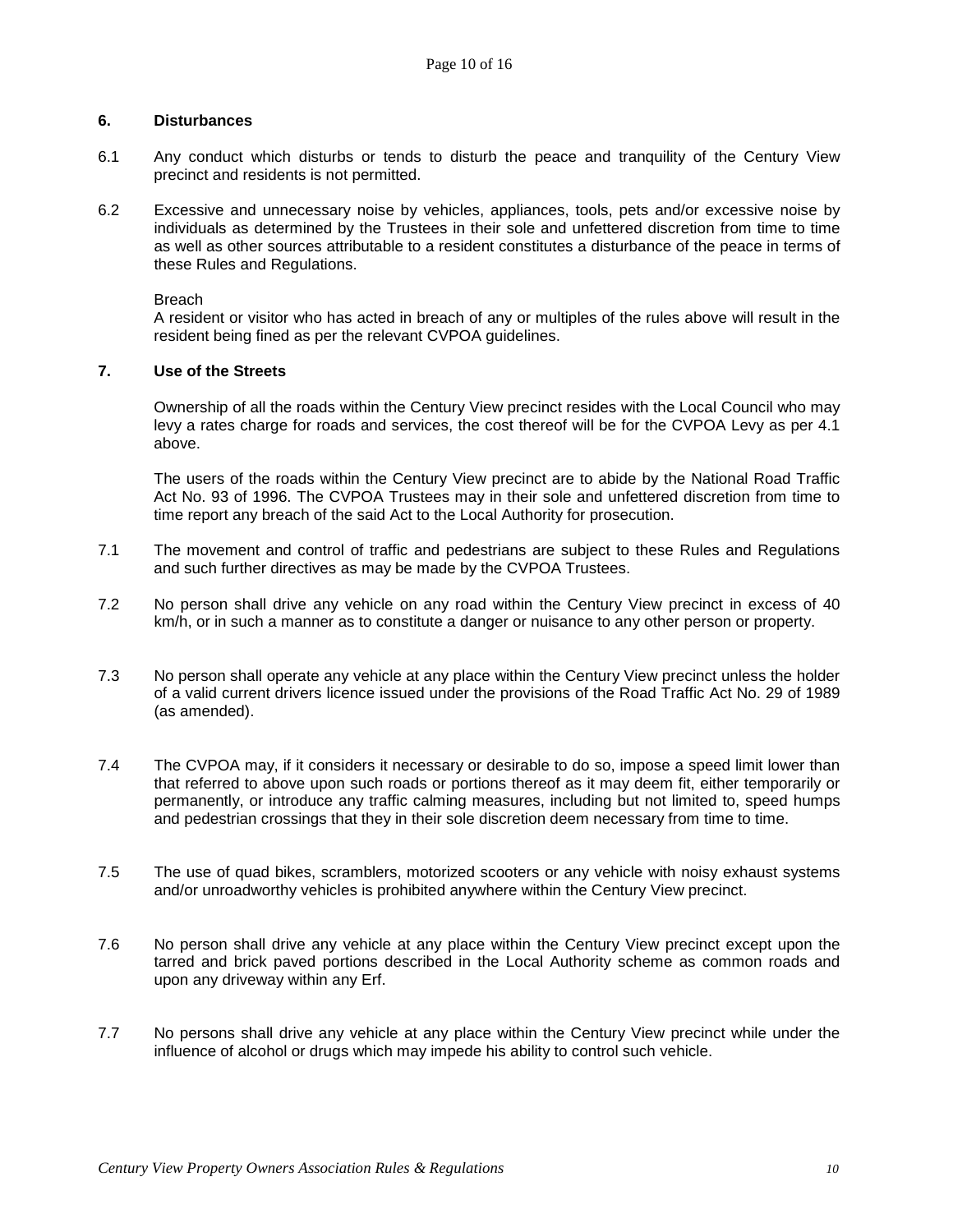- 7.8 The CVPOA may be means of appropriate signage, give or amend such directions as to the use of the common roads or any portion thereof, as it in its discretion may deem fit. Failure by any person to obey the same and give effect to such meaning shall constitute a breach of these Rules and Regulations.
- 7.9 Right of way within the Century View precinct shall be given to pedestrians, cyclists, skate boarders, roller bladers, domestic animals and wild life at all places and at all times.
- 7.10 All trailers, boats, campervans, caravans and commercial vehicles must be stored within the boundaries of an Erf and must be concealed from view from the common roads and/or areas. If a person is unable to screen such trailers, boats, campervans, caravans and commercial vehicles on their property out of sight places designated for such purposes are available within Montague Gardens or Goodwood, the cost thereof for the account of the resident.

A resident who has acted in breach of any or multiples of the rules above will result in the resident being fined R1, 000.00 by the CVPOA per offence.

#### **8. Common Areas and Environmental Aspects**

- 8.1 The CVPOA shall be entitled to control all aspects of the environment within the Century View precinct.
- 8.2 No person shall do anything or omit to do anything that may, in the opinion of the CVPOA, be likely to have a detrimental effect on the environment or that is likely to unreasonably interfere with the use and enjoyment of the common areas by residents.
- 8.3 Littering and camping are prohibited. Fires may not be lit on or about the common areas. Fires may not be lit on any Erf other than in properly constructed braai/fireplaces designed for that purpose or manufactured braais, including, but not limited to, a Weber braai.
- 8.4 No person shall discharge any firearm, air rifle, crossbow or similar weapon or device within the Century View precinct as defined in the Arms and Ammunition Act No. 75 of 1969 or any dangerous weapon of the Dangerous Weapons Act No. 71 of 1988 other than in self defence. Hunting, disturbance, harming and trapping of any wild or domestic animal in any manner are strictly prohibited.
- 8.5 Fireworks are strictly prohibited within the Century View precinct.
- 8.6 Fishing may not take part in any form within the area designated as the detention pond.
- 8.7 Wading or swimming may not take part within the area designated as the detention pond.
- 8.8 No person shall anywhere within the Century View precinct disturb, damage, destroy or collect any plant material.
- 8.9 No person shall discard any litter or any item of any nature whatsoever at any place in the Century View precinct except in such receptacles as provided and in such places as may be set aside for such purpose and designated as such by the CVPOA.
- 8.10 No person shall have access to any area designated as the retention pond other than the area demarcated as the viewing deck.
- 8.11 No person shall launch upon the detention pond any craft of any description, save such craft may be required in connection with any work to be carried out on the instruction of the CVPOA and/or the CCPOA.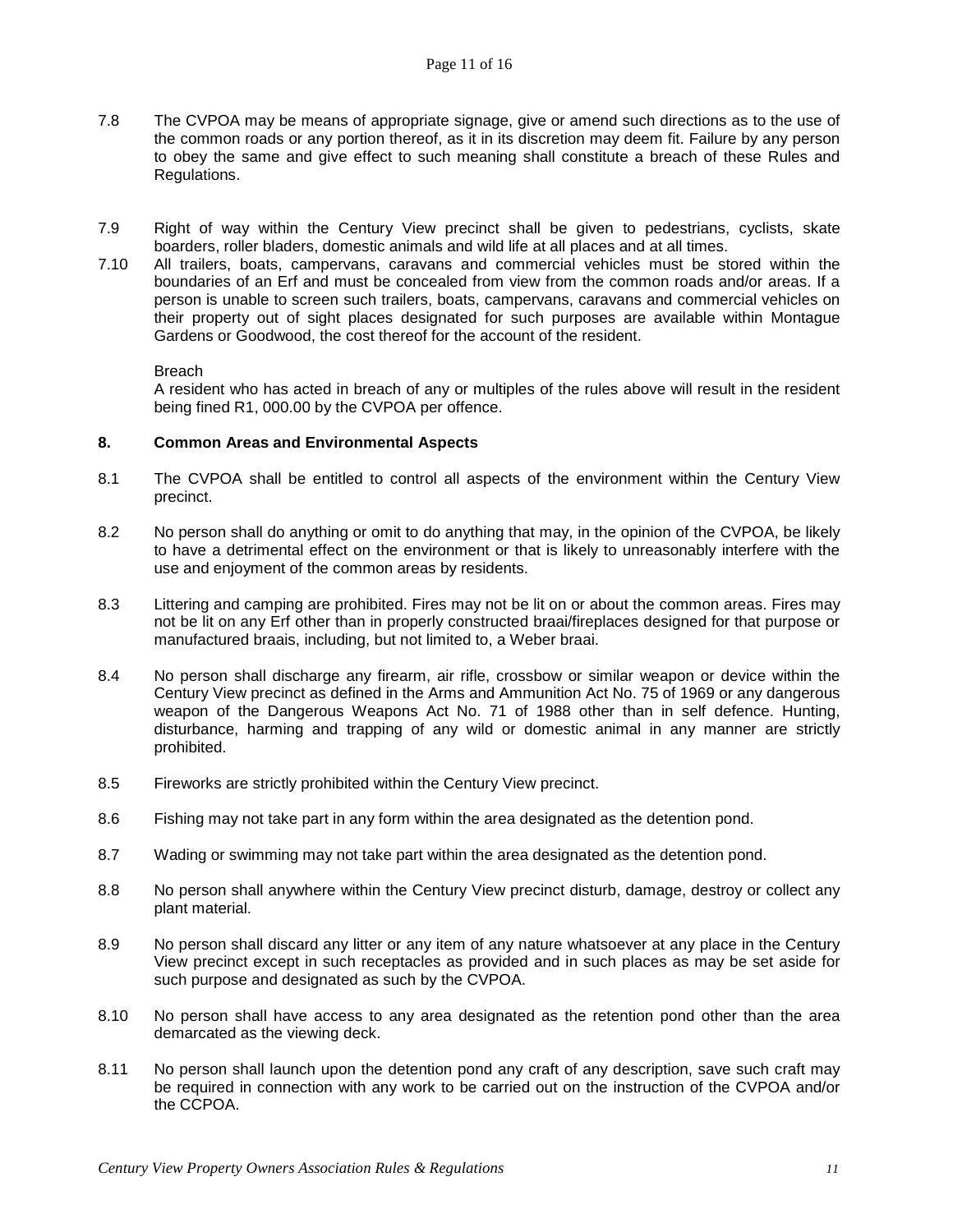- 8.12 The CVPOA shall have the right to demand, on reasonable written notice, that any Alien or Exotic plants and/or trees be removed from the property of a Member at cost to the Member.
- 8.13 Vacant stands must be kept clean on a regular basis to the satisfaction of the CVPOA, failing which; the CVPOA reserves the right to clean on a regular basis at the expense of the Member.

A resident who has acted in breach of any or multiples of the rules above will result in the resident being fined R1, 000.00 by the CVPOA per offence.

#### **9. Domestic Animals**

- 9.1 Domestic animals posing no danger may be kept which shall be limited to 2(two) animals per Erf.
- 9.2 All domestic animals shall at all times, where possible, bear a tag which shall reflect the name, telephone number and address of the relevant pet owner.
- 9.3 No reptiles, livestock, aviaries, pigeons or poultry may be kept.
- 9.4 No slaughtering of any animal or the curing or hanging up to dry of any meat fish, skin or carcass or any part thereof will be permitted within the Century View precinct.
- 9.5 The CVPOA reserves the right to request the pet owner to remove the pet should it become a nuisance or found to be under stress due to neglect.
- 9.6 Dogs must be kept on a leash at all times when outside the boundary walls of a property. No resident shall permit their dogs to roam the streets or any other property unattended unless under strict control and on a leash. If any dog digs a hole on common property or otherwise damages common areas, the pet owner shall be required to repair the damage.
- 9.7 Dog owners must ensure that they carry a receptacle and clean up any mess created by the animal.
- 9.8 The CVPOA shall have the right to act against any person who fails to prevent persistent barking or pets creating any nuisance. Persistent complaints will result in the permanent removal of the pet from the Century View precinct.
- 9.9 No pet shall be left unattended inside a property for an extended period of more than 24 hours.
- 9.10 The Local Authority by-laws relating to pets will be strictly enforced. Any animal found to be tortured, under nourished or abused will be removed and the owner reported to the relevant authority.

#### Breach

A resident who has acted in breach of any or multiples of the rules above will result in the resident being fined R1, 000.00 by the CVPOA per offence.

#### **10. Domestic Refuse**

Refuse removal is only undertaken by the Local Authority who may levy a rates charge. The official designated day for refuse removal within the Century View precinct is on Tuesdays.

10.1 Only the standard municipal wheeled black bins may be used for domestic refuse available from the Local Authority.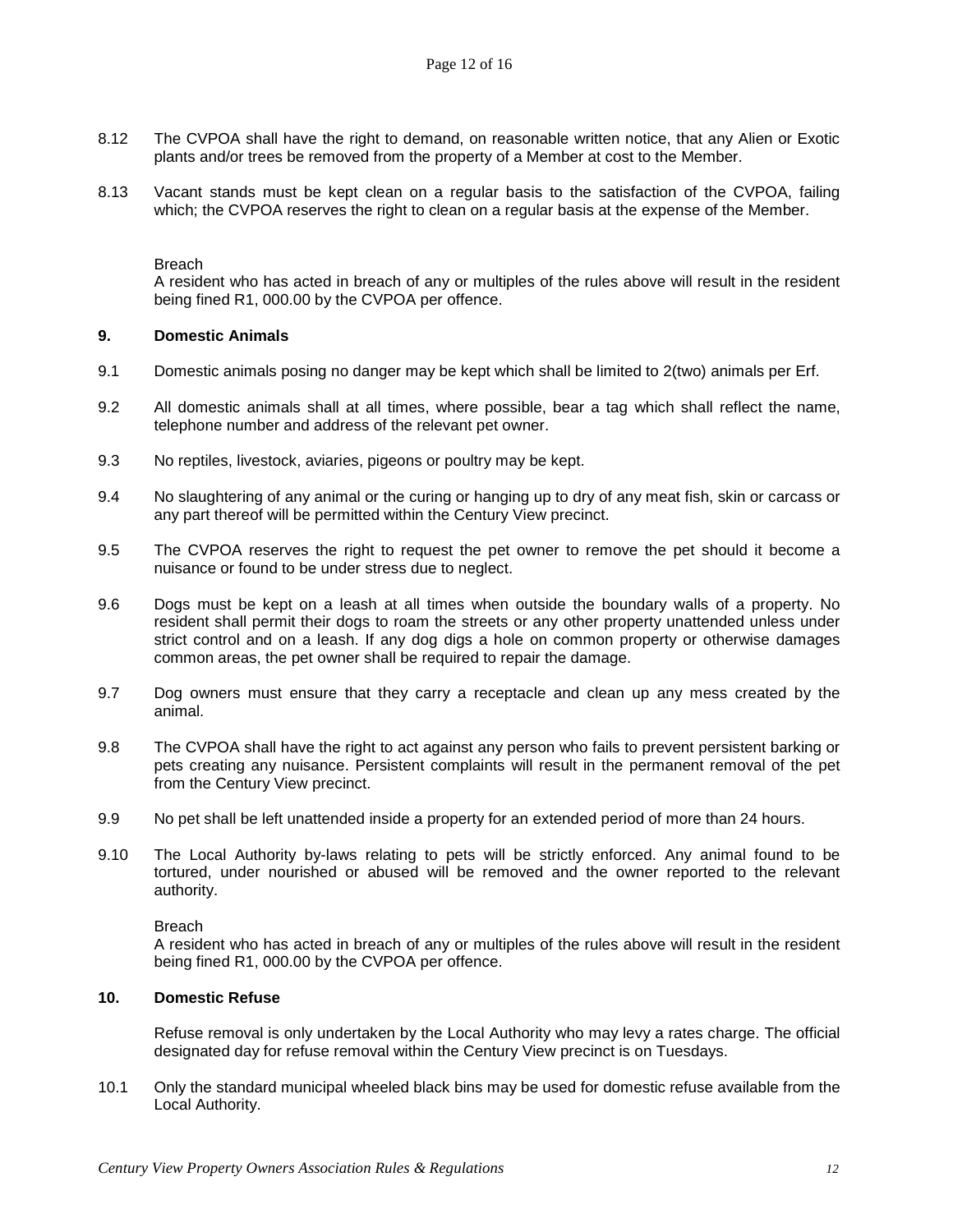- 10.2 Residents may only place the wheeled black bins on the verge on the morning of collection and must place same away on the same evening.
- 10.3 The wheeled black bins shall not be kept in such a place on the property so as to be visible from the common roads and/or areas.
- 10.4 Wheeled black bins found outside any property shall be deemed by the CVPOA to have been abandoned and will be removed from the Century View precinct, the recovery thereof being for the cost of the owner.
- 10.5 Any item or refuse of such a nature that cannot be removed by the Local Authority must be removed by the resident on the same day, failing to do so the CVPOA will arrange for a waste collection contractor at cost to the resident.
- 10.6 No resident may dispose of any refuse, rubble and/or excess of any kind on any vacant Erf or common areas.

A resident who has acted in breach of any or multiples of the rules above will result in the resident being fined R1, 000.00 by the CVPOA per offence.

#### **11. Landscaping and Maintenance of Verges**

- 11.1 Garden walls forming part of the streetscape must be regularly maintained and painted where necessary by the Homeowner.
- 11.2 Residents must ensure that the lawn and garden areas visible from the common areas and forming part of the verges are well maintained and due regard given to the CVPOA Guidelines to Additions and Alterations clause dealing with landscaping.
- 11.3 Residents must ensure that properties, including driveways, are kept free of weeds and alien vegetation.
- 11.4 Residents must maintain any trees planted by the CVPOA on their verges.

Breach

- (i) Any Homeowner who after due notice has been given by the CVPOA who fails to remedy such fault or omission fails to rectify such fault or remedy the same, shall be liable to pay any costs incurred by the CVPOA in rectifying, repairing or remedying such fault or omission. In giving effect to this rule the Homeowner may not refuse the CVPOA and its appointed agent or entry to the property for the purposes of carrying out the provisions hereof.
- (ii) A resident who has acted in breach of any or multiples of the rules above will result in the resident being fined R1, 000.00 by the CVPOA per offence.

# **12. Working Hours and Quiet Hours**

12.1 Any work performed anywhere within the Century View precinct is restricted to the following hours:

| Monday – Friday | 08h00 – 17h30 (Century View precinct to be vacated by 18h00) |
|-----------------|--------------------------------------------------------------|
| Saturday        | 08h00 – 12h30 (Century View precinct to be vacated by 13h00) |
| Sundav          | No work is permitted                                         |
| Public Holiday  | No work is permitted                                         |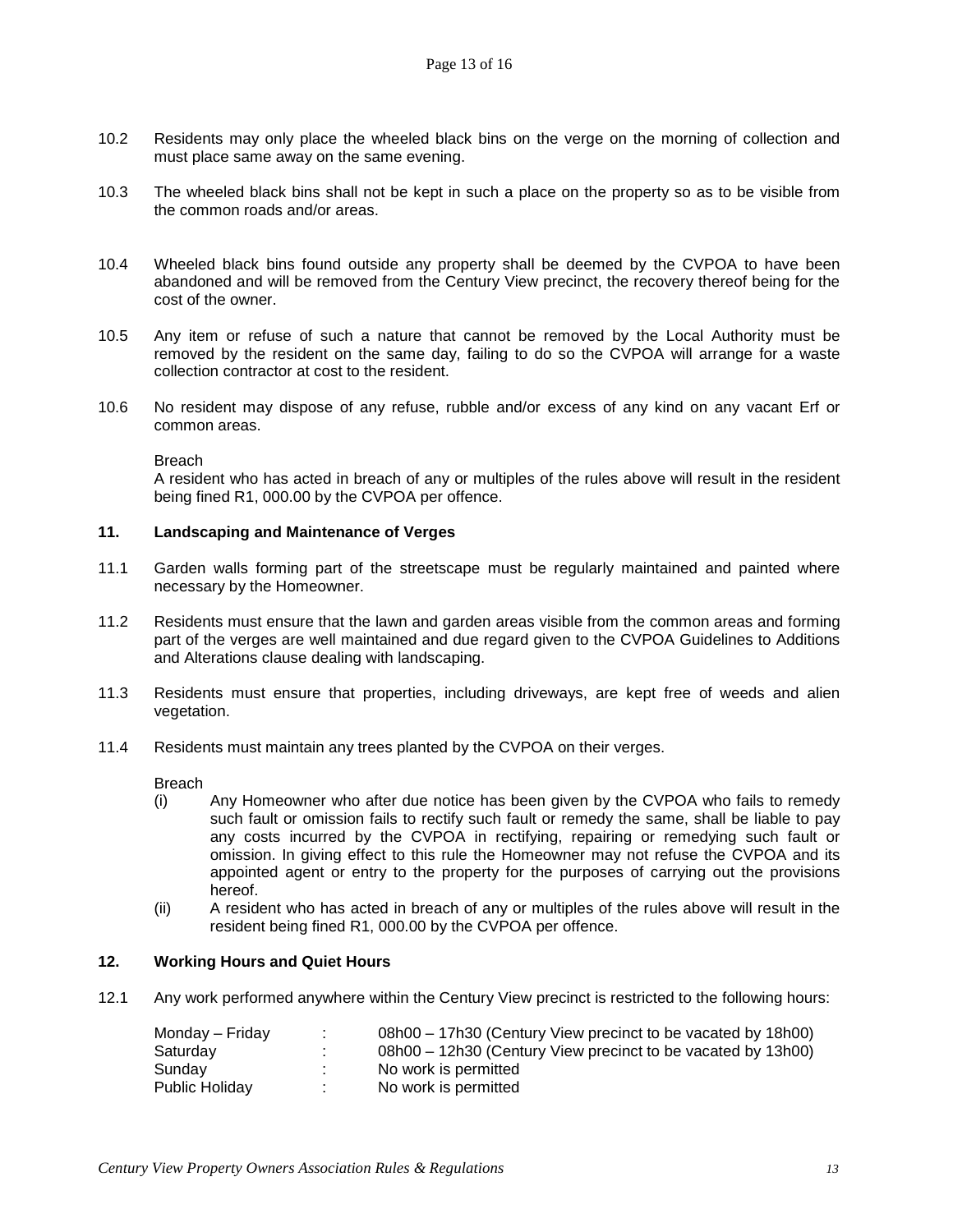12.2 Every resident within the Century View precinct must observe the "quiet hours" curfew as follows:

| Monday – Friday | $\mathbf{r}$ | $22h00 - 06h30$ the following day                      |
|-----------------|--------------|--------------------------------------------------------|
| Saturday        |              | $23h00 - 07h30$ the Sunday morning                     |
| Sunday          | $\sim$       | $20h00 - 06h30$ the Monday morning                     |
| Public Holidav  |              | 23h00 – 06h30 the following day, unless a Sunday 07h30 |

Exceptions to the above: Life and/or property threatening emergencies. Breach

A resident who has acted in breach of any or multiples of the rules above will result in the resident being fined R1, 000.00 by the CVPOA per offence.

# **13. Commercial Activities**

No Homeowner may use a property within the Century View precinct for the sole purpose of operating a business.

**Breach** 

A Homeowner who has acted in breach of rule above will result in being fined R1, 000.00 by the CVPOA and the property to be vacated immediately.

### **14. Use of the Viewing Deck**

- 14.1 The viewing deck is for the enjoyment of all residents. No children may be allowed onto the viewing deck without proper adult supervision.
- 14.2 No pets are allowed onto the viewing deck or into the area of the detention pond.
- 14.3 No person may access any part of the area designated as the detention pond.
- 14.4 The viewing deck shall be open for use on all days, from sunrise until sunset, or for such periods as determined by the CVPOA from time to time.,

#### Breach

A resident who has acted in breach of any or multiples of the rules above will result in the resident being fined R1, 000.00 by the CVPOA per offence.

#### **15. Building Requirements and Construction**

- 15.1 The provisions of the CVPOA Constitution and the CVPOA Building Rules and Guidelines and CVPOA Design Guidelines to Additions and Alterations relating to all construction activity must be strictly complied with.
- 15.2 Without limiting 15.1 above, no building or structure shall be erected within the Century View precinct unless the plans, specifications and construction thereof have been approved by the CVPOA, the CCPOA DRC and the Local Authority.
- 15.3 Any work whatsoever may not commence until such time as a copy of the CVPOA Contractors Agreement has been provided to the CVPOA.

#### **16. Appointment of Contractors**

All Contractor work is regulated and subject to the CVPOA Building Rules and Regulations and CVPOA Guidelines to Additions and Alterations. When appointing a Contractor, all Homeowners are to provide a signed copy of the CVPOA Contractors Agreement to the CVPOA prior to the commencement of any work.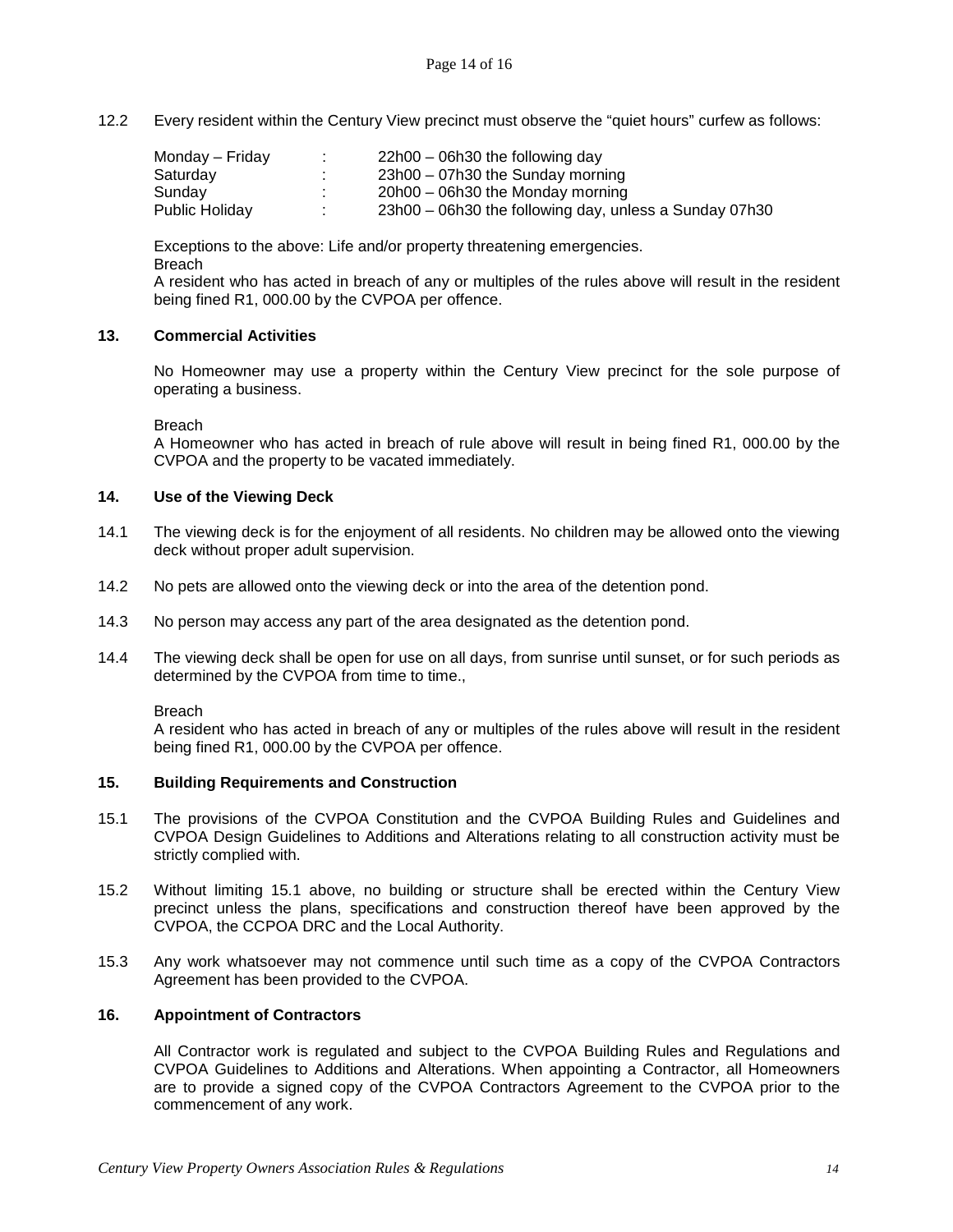## **17. Electricity Supply**

- 17.1 The CVPOA shall not be liable for damages, expenses or costs caused to residents for any interruption in supply, variation of voltage, variation of frequency, or any failure to supply electricity.
- 17.2 No person shall in any manner or for any reason whatsoever tamper or interfere with any electrical sub-station, meter or service connection or service protection device or mains supply.
- 17.3 The Members shall by manner of the CVPOA Levy as per 4.1 above, pay for the usage of electricity in all common areas within the Century View precinct, including the supply of electrical power to the entrance gate and electrical fencing.

#### **18. Water**

- 18.1 The CVPOA shall not be liable for damages, expenses or costs caused to residents for any interruption in supply, flooding and excess storm water or any failure to supply water.
- 18.2 The collection of rainwater is permitted, provided that the design of such collection method complies with the architectural guidelines of the CCPOA.
- 18.3 The sinking of boreholes is permitted within the Century View precinct.
- 18.4 Under no circumstances must treated effluent or non-potable water be released into the common areas, used for construction or human consumption.
- 18.5 The Members shall by manner of the CVPOA Levy as per 4.1 above, pay for the usage of water in the common areas within the Century View precinct, including the supply of water to the entrance gate.

#### **19. Letting**

No Homeowner shall let or otherwise part with occupation of his property, whether temporarily or otherwise, unless he has agreed with the prospective tenant or occupier as a stipulation in favour of the CVPOA, that such tenant or occupier shall in all ways be bound by the CVPOA Rules and Regulations, and that the prospective tenant or occupier has signed a copy of the Estate Agent Agreement and provided a copy thereof to the CVPOA prior to occupation by the said tenant or occupier.

#### **20. General Rules and Conduct**

- 20.1 Washing lines and similar devices must be placed below the level of the garden walls and suitably screened in order that they are not readily visible from any common area and/or neighboring properties.
- 20.2 Advertisements or publicity material may only be displayed upon the Notice Board located within the postal collection area. No advertising may be placed upon any property.
- 20.3 No Homeowner or resident shall accommodate or allow the accommodation of more than 2 (two) persons per bedroom in any property within the Century View precinct. Further, no garage may be converted for accommodation purposes.
- 20.4 Air-conditioning units may not be visible from any common areas.
- 20.5 No Wendy houses or tool sheds may be erected within a property.
- 20.6 The use of shade cloth and/or netting is prohibited.